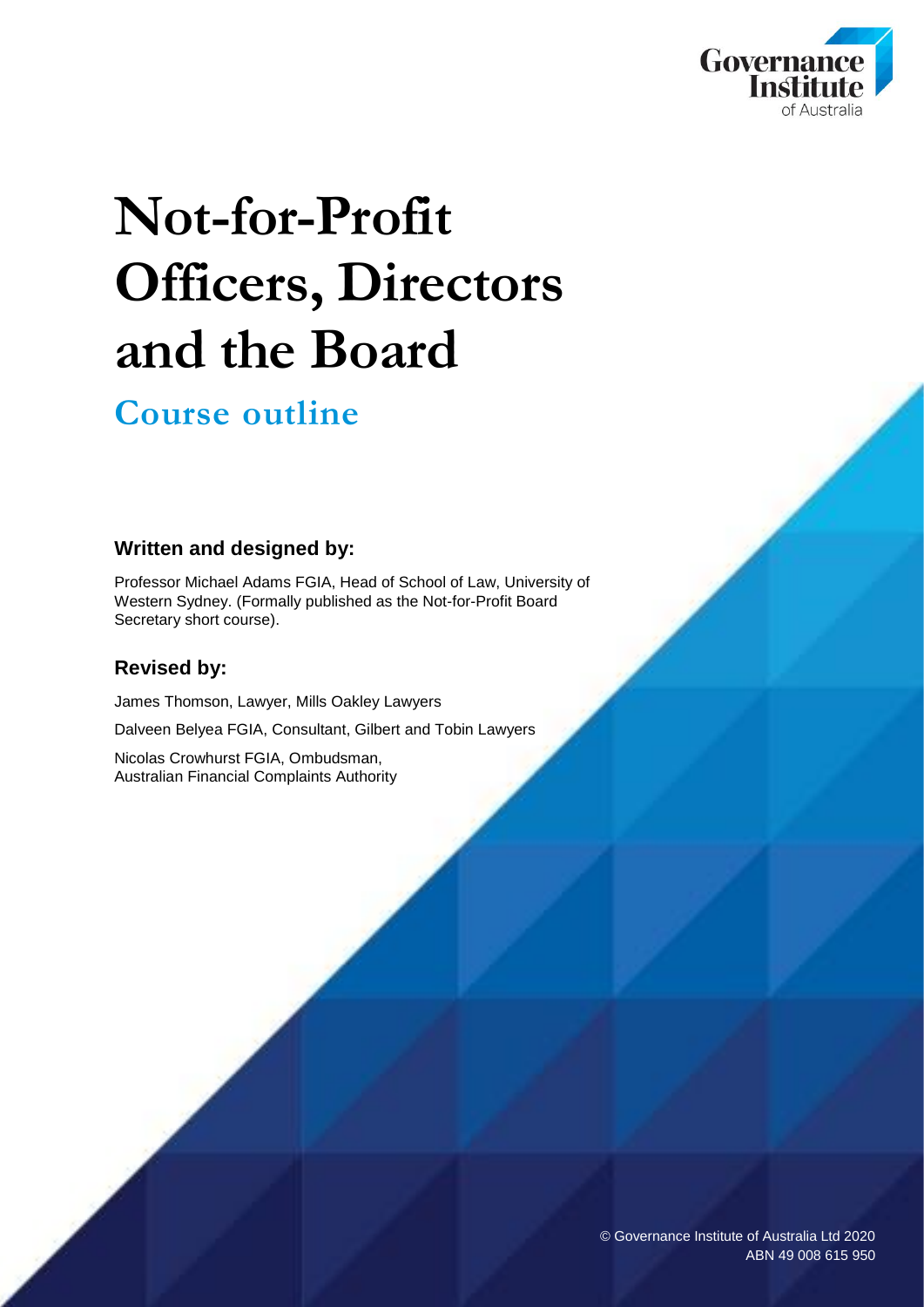#### **Copyright**

Copyright strictly reserved. No part of these course materials covered by copyright should be reproduced or copied in any form or by any means without the written permission of Governance Institute of Australia.

© Governance Institute of Australia Ltd 2020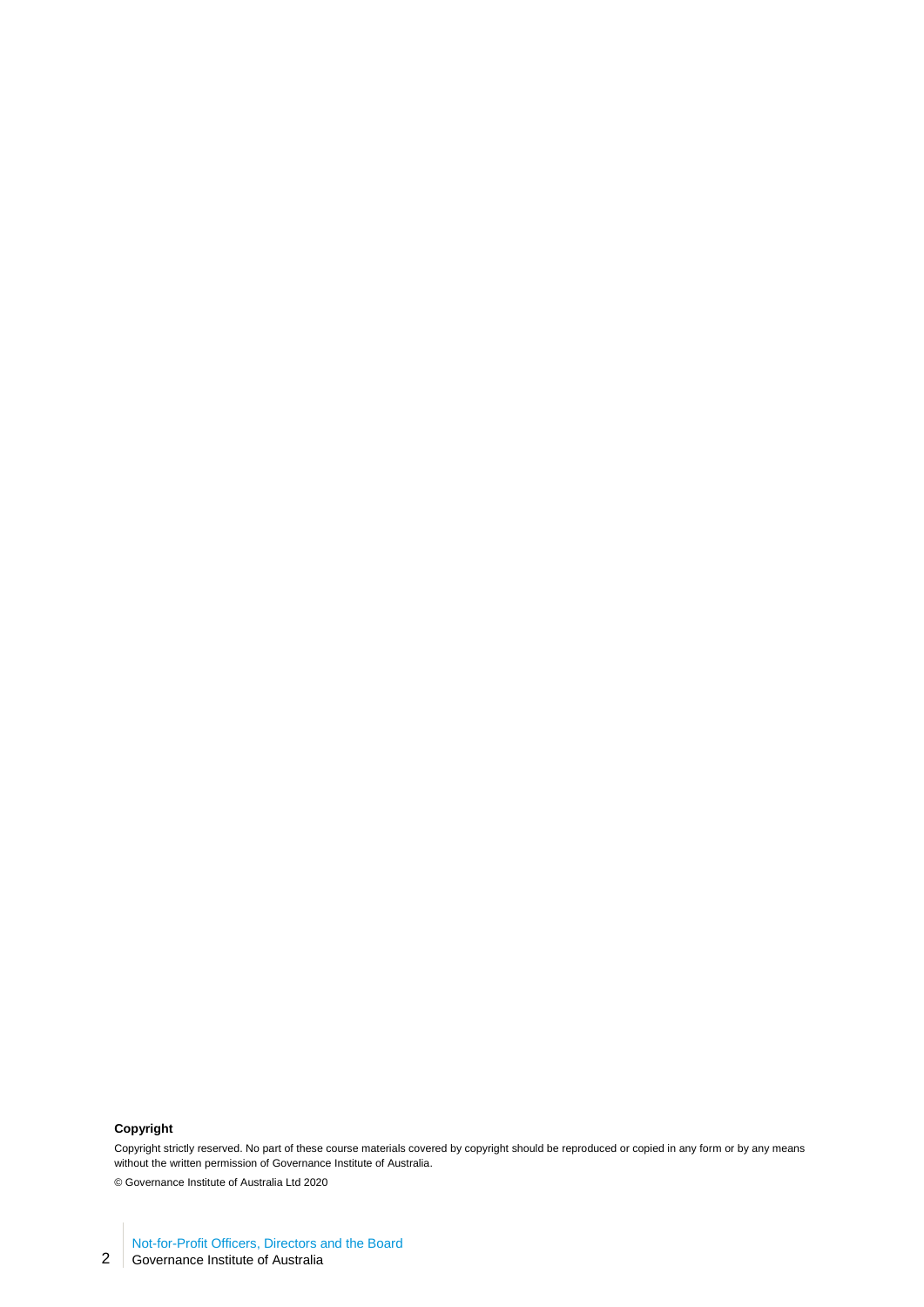# **Course Outline**

The Not-for-Profit (NFP) sector is large and diverse and operates within a complex legal and regulatory framework. The duties of officers, directors and boards of NFP organisations are many and varied, depending on the entity type/legal structure, the jurisdiction (ie Commonwealth, state or territory) and the internal governance framework of the specific NFP organisation, as stipulated in its rules/constitution. Other regulatory factors such as registration as a charity and taxation concessions and exemptions from the ATO also impact the compliance obligations of NFP organisations and therefore the duties of officers and directors.

To identify the legal and regulatory environment within which an NFP organisation operates, it is useful to consider whether the organisation:

- is incorporated, and if so, whether it is incorporated under state, territory or Commonwealth legislation
- is registered as a charity with the Australian Charities and Not-for-profits Commission (ACNC)
- operates in one state or territory of Australia, or multiple states or territories
- is eligible for Australian Taxation Office (ATO) tax exemptions or concessions
- engages in fundraising or charitable collections
- operates in a regulated service area such as education, health or aged care.

The governing framework of an organisation also refers to the internal governance that is adopted by the organisation. Consideration should be given to questions such as whether the organisation has:

- a written constitution or has adopted the model rules from regulators or government agencies
- developed and published written internal governance policies.

It is presumed that participants undertaking this course have a basic understanding of modern governance practice and procedures in Australia. If not, participants are encouraged to consider attending Governance Institute's *Governance Essentials* course. The legislative and regulatory framework is examined in more detail in the Governance Institute course *Not-for-profit Regulatory Compliance* and the specific compliance obligations in relation to financial management are examined in *Not-for-profit Financial Management*.

The aim of this course is to discuss the role and responsibilities of NFP boards or management committees and to examine the common law, equity and statutory duties of officers and directors of NFP organisations.

The key objectives are to:

- outline the role of the governance framework in defining duties and responsibilities of officers, directors and the board of NFP organisations
- review the role and responsibilities of the board or management committee and recognise the different structures and composition of boards of NFP organisations
- examine the common law, equity and statutory duties that apply to officers and directors of NFP organisations
- appreciate the importance of the role and responsibilities of the board secretary in an NFP organisation
- provide an insight into the statutory duties of NFP organisations in relation to membership, meetings and minutes
- discuss topical issues affecting NFP boards such as the management of risk and conflicts of interests, strategic planning, and ethics and communication.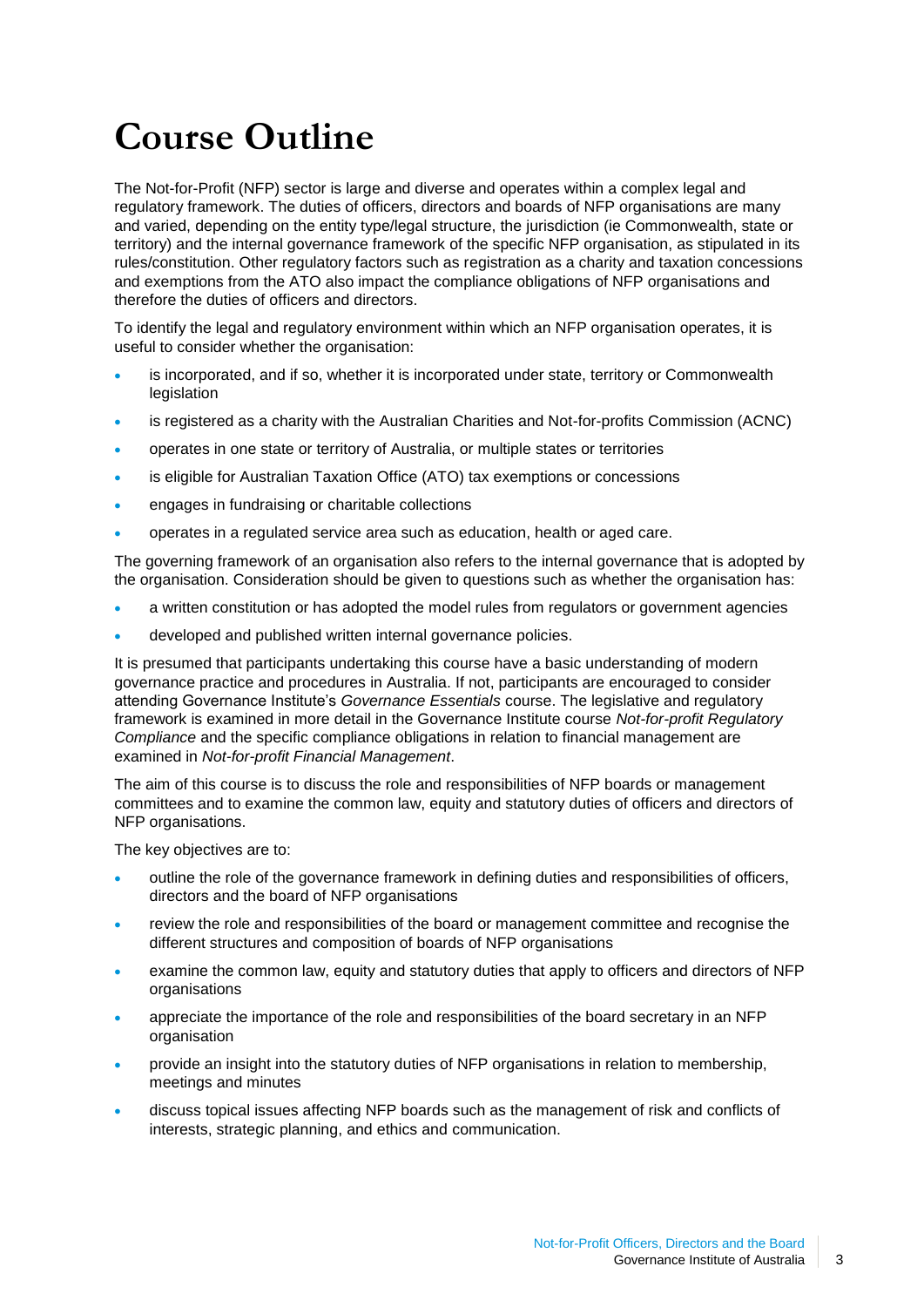## **Course Content**

### **1 Introduction**

- 1.1 Background to this course
- 1.2 What is the aim of this course?

#### **2 Governance**

- 2.1 What is governance?
- 2.2 Ethics and governance

#### **3 The board or management committee**

- 3.1 Constituting a board or management committee
- 3.2 Appointment or dismissal from a board or management committee
- 3.3 The role and responsibilities of the board
- 3.4 The work of the board a framework
- 3.5 Board structure
- 3.6 Board committees
- 3.7 Board composition
- 3.8 Board performance assessment
- 3.9 Board (directors') meetings
- 3.10 The board's responsibility for communication

#### **4 Duties of officers and directors**

- 4.1 Sources of duties
- 4.2 Who is an 'officer'? Who is a 'director'?
- 4.3 Duties of officers and directors common law, equity and Corporations Act
- 4.4 Duties of officers and directors under the ACNC Act
- 4.5 ATO obligations
- 4.6 Fundraising
- 4.7 Insolvent trading
- 4.8 Financial reporting
- 4.9 'General purpose' versus 'special purpose' accounting
- 4.10 Grant and other funding reports
- 4.11 Accounts and disclosures
- 4.12 External reporting to members and the public
- 4.13 Other statutory duties
- 4.14 Legal protection for officers and directors
- 4.15 Risks associated with volunteers